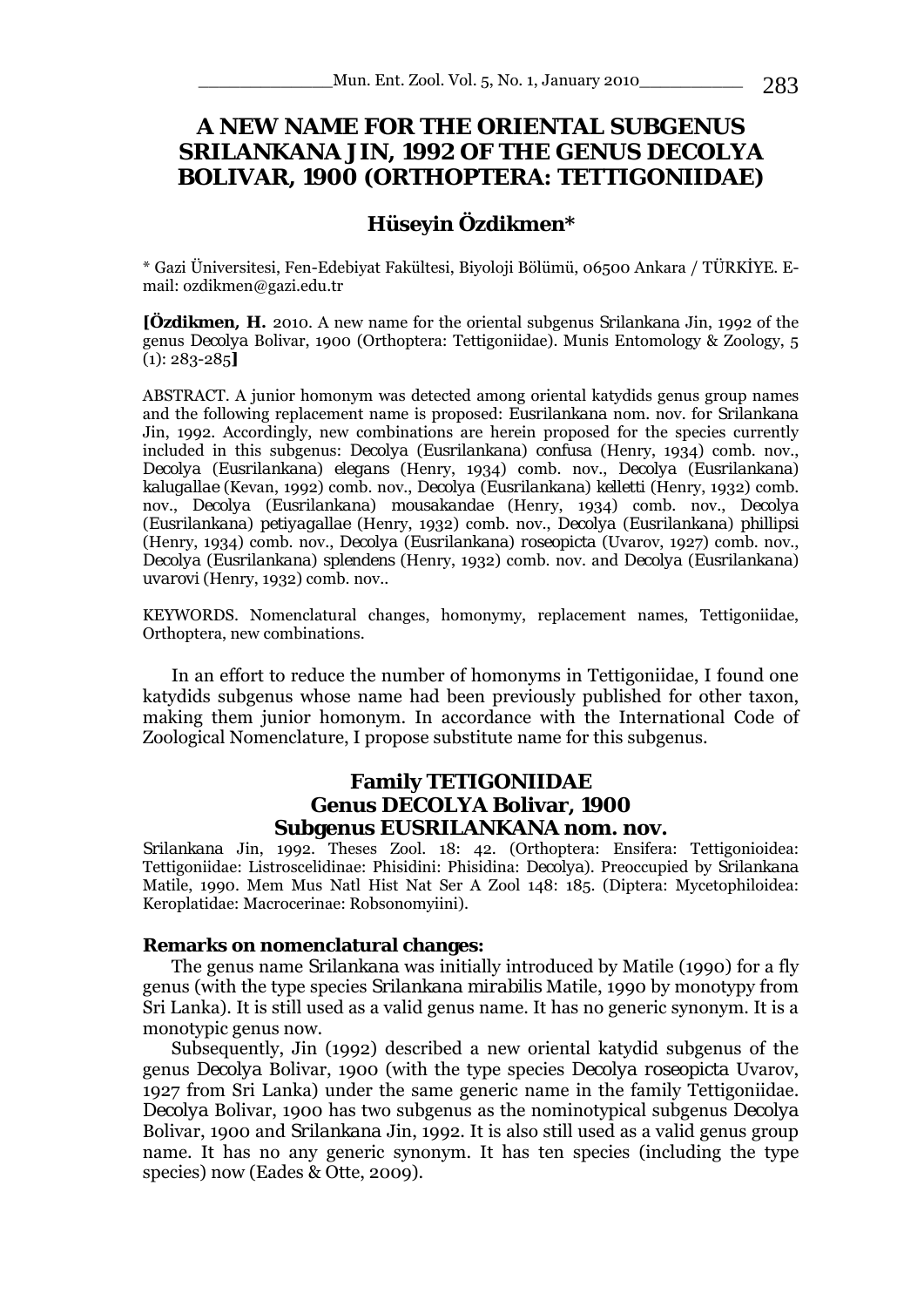Thus, the genus group name *Srilankana* Jin, 1992 is a junior homonym of the genus *Srilankana* Matile, 1990. According to Article 60 of the International Code of Zoological Nomenclature, I propose for the genus group name *Srilankana* Jin, 1992 the new replacement name *Eusrilankana* **nom. nov.**

Etymology: from the Latin prefix "-eu" (meaning in English "real") and the preexisting genus name *Srilankana.* 

Summary of nomenclatural changes:

**Genus** *Decolya* Bolivar, 1900

**Subgenus** *Decolya* Bolivar, 1900

*Decolya* (*Decolya*) *inexspectata* Chopard, 1957 Type locality: Africa, Western Indian Ocean, Reunion.

*Decolya* (*Decolya*) *visenda* Bolivar, 1900 Type locality: Asia-Tropical, Indian Subcontinent, India, S: Madras State, Kodai Canal.

**Subgenus** *Eusrilankana* **nom. nov.**  pro *Srilankana* Jin, 19912 (nec Matile, 1990).

*Decolya* (*Eusrilankana*) *confusa* (Henry, 1934) **comb. nov.** from *Decolya* (*Srilankana*) *confusa* Henry, 1934  *Decolya confusa* Henry, 1934 Type locality: Asia-Tropical, Indian Subcontinent, Sri Lanka, Labugama.

*Decolya* (*Eusrilankana*) *elegans* (Henry, 1934) **comb. nov.** from *Decolya* (*Srilankana*) *elegans* Henry, 1934  *Decolya elegans* Henry, 1934

Type locality: Asia-Tropical, Indian Subcontinent, Sri Lanka, Mousakande, Gammaduwa.

*Decolya* (*Eusrilankana*) *kalugallae* (Kevan, 1992) **comb. nov.** from *Decolya* (*Srilankana*) *kalugallae* Kevan, 1992 Type locality: Asia-Tropical, Indian Subcontinent, Sri Lanka, Kalugalla.

## *Decolya* (*Eusrilankana*) *kelletti* (Henry, 1932) **comb. nov.** from *Decolya* (*Srilankana*) *kelletti* (Henry, 1932) *Phisis kelletti* Henry, 1932

Type locality: Asia-Tropical, Indian Subcontinent, Sri Lanka, Ougaldowa Estate, Belihuloya.

*Decolya* (*Eusrilankana*) *mousakandae* (Henry, 1934) **comb. nov.** from *Decolya* (*Srilankana*) *mousakandae* Henry, 1934  *Decolya mousakandae* Henry, 1934 Type locality: Asia-Tropical, Indian Subcontinent, Sri Lanka, Mousakende.

*Decolya* (*Eusrilankana*) *petiyagallae* (Henry, 1932) **comb. nov.** from *Decolya* (*Srilankana*) *petiyagallae* Henry, 1932